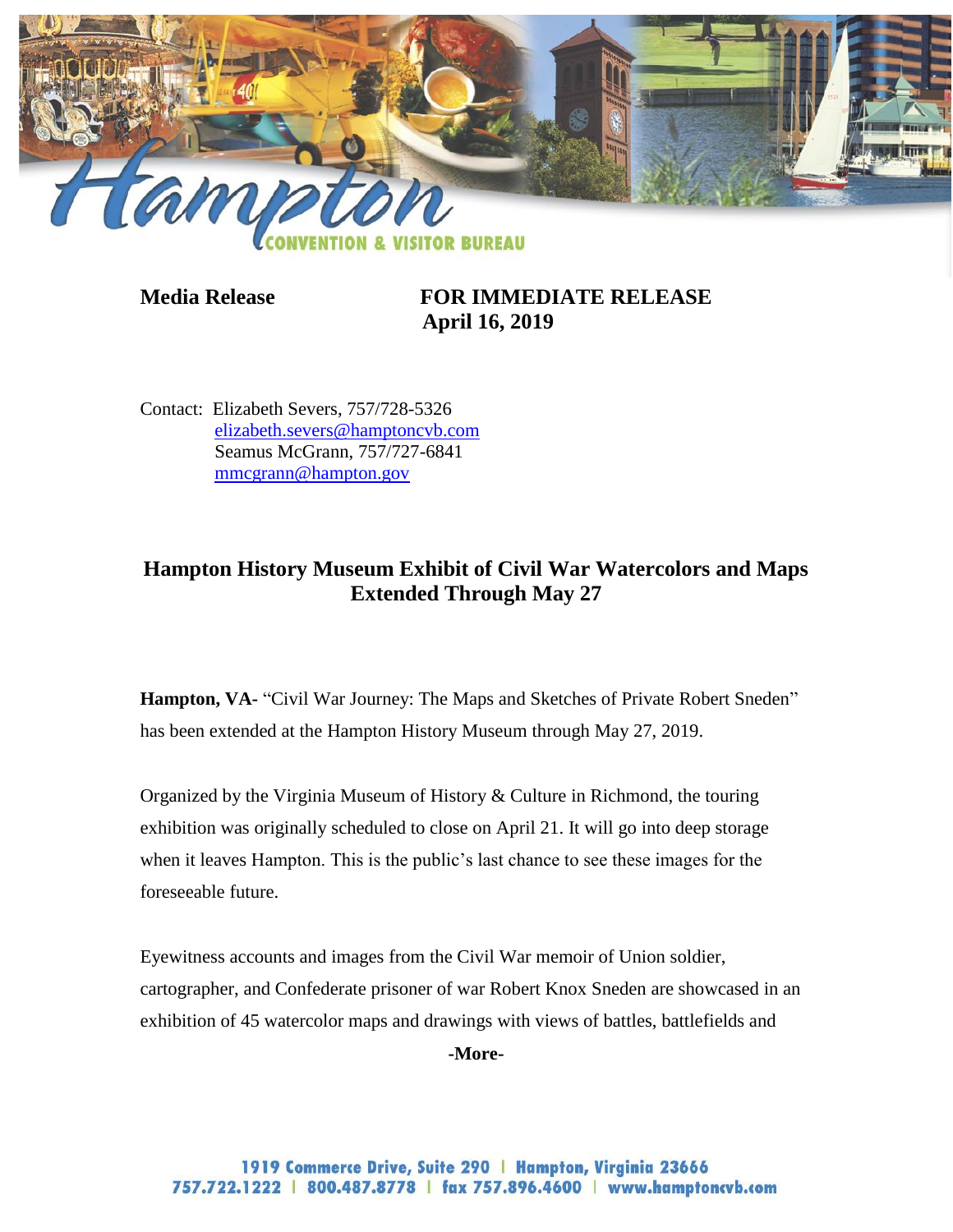## **Hampton History Museum Exhibit of Civil War Watercolors and Maps Extended Through May 27- Page 2**

military life that provide a unique and mesmerizing perspective on the Civil War. Local imagery includes a rendering of Hampton after its 1861 destruction by fire, a depiction of Fortress Monroe, as well as maps and views of the 1862 Peninsula Campaign, along with other extraordinary scenes.

The entire Sneden collection, a 5,000-page memoir, four scrapbooks and 1,000 watercolors, represents perhaps one of the largest collections of Civil War soldier art ever produced. Several of the images are the only known depictions of lesser-known locations and events. The collection forms one of the premier treasures of the Virginia Museum of History & Culture (formally known as the Virginia Historical Society). His scrapbooks came to light in 1993 after having lain for more than sixty years in a bank vault. Research on them led to the discovery in 1997 of the five-volume diary-memoir in a mini-storage unit outside Tucson.

The collection is also the basis of the bestselling *books Eye of the Storm: A Civil War Odyssey* (Free Press, 2000) and *Images from the Storm* (Free Press, 2001). More information about the collection and can be found in the Guide to the Robert Knox Sneden Diary, 1861–1865 at [http://www.virginiahistory.org/arvfind/snedenillist.htm.](http://www.virginiahistory.org/arvfind/snedenillist.htm)

Robert Knox Sneden (1832–1918) was born in Nova Scotia and later moved to New York City, where, in the summer of 1861, he enlisted in the 40th New York Infantry Regiment. Sneden served with the Army of the Potomac in Virginia during the Peninsula Campaign and the Seven Days' Battles and in Washington, D.C., as a topographical engineer on the staff of Maj. Gen. Samuel P. Heintzelman. In November 1863 he was captured by Mosby's Rangers and spent the next thirteen months as a prisoner of war in various Confederate prisons including Andersonville in Georgia. After his exchange in

**-More-**